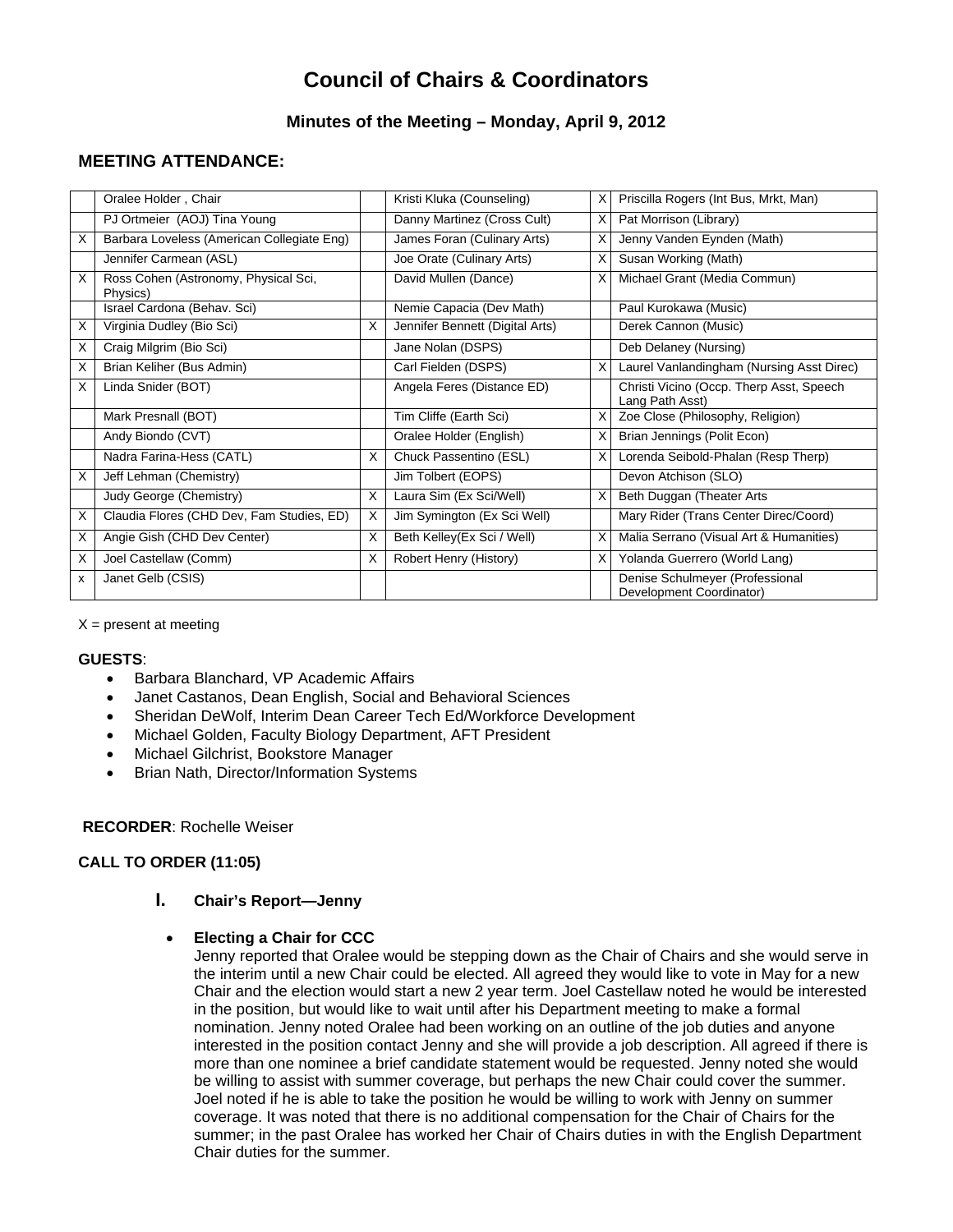## **2012 Summer Chair/Coordinator Compensation**

Jenny reported the process/form for summer compensation would be the same as last year. Jenny reviewed the form. It was noted there would be a separate form for "extra hours" or "special projects"; Barb noted that anyone requesting the extra hours/special projects compensation will be asked to provide rational for it due to the continuing budget situation. It was noted the timeline should be similar to last year and the Chairs will be receiving the forms midmonth.

### **Coping Skills for Chairs & Coordinators**

Jenny distributed blue index cards and asked the Chairs & Coordinators to fill them out with the following two questions:

- List one chair/coordinator duty you struggle with and would like assistance with.
- What are you stressed about/

Jenny noted she would like to share the cards at the next meeting for a discussion and exchange of ideas among the Chairs and Coordinators. Jenny shared Denise Schulmeyer has received requests for more Chair training as part of professional development and reported she is working on more workshops/training sessions for the fall.

# **II. WebAdvisor not reflecting open seats once the semester has begun-Laura Sim**

Laura expressed concern that once the semester has begun, WebAdvisor does not reflect open seats or seats available via add code to students and students aren't getting into courses they might be able to take. Laura asked if it was possible to have WebAdvisor reflect the seats available via add code, but continue to have instructor control of the add codes. Brian reviewed the reason for the change to zero once the semester had begun; showing the seats available, but the students being unable to register for the course, created a lot of confusion/frustration for students and instructors. Brian noted in order to make any changes to the WebAdvisor/Colleague system the change would need to go to the various constituency groups for review (Student Services, Counseling, and the district). Discussion followed some items mentioned were;

- Past practice of posting open class list; this was done by an individual in the Student Services department that is no longer there and due to the budget/staffing situation the position has not been filled.
- Could a notice be posted on WebAdvisor or the college website to inform students that once the semester has started to check with instructors on course availability and add codes?
- Include in the "First Year Experience" a section on navigating the college system; how to register, crash classes, etc….
- It was suggested that discussions should occur in the Departments for a consensus on making a change.
- Student Services would need to be involved in the discussions; Diane Glow would be the current contact person.

Laura and Jenny will work with Brian Nath and Diane Glow to pursue the possible changes/suggestions.

### **III. Section reductions, maintaining program viability, enrollment strategies—Barb Blanchard**

Barb began by thanking Chairs and Coordinators for holding to course maximums and reviewed the impact it has on the planning process. Barb reported that no notices for summer registration appointments would be going out to students as GC would only have 22 sections available to students. She reported that most of these would fill with the state mandated priority registration i.e. DSPS, EOPS, Veterans and Foster Youth. She noted most of the courses would be prerequisite/conditioning courses for fall athletic programs with few GE courses available. Barb reported Cuyamaca will have a few more GE courses available and instructors could refer their students there. It was noted that Cuyamaca was able to offer a few more GE courses because they were able to cut non-credit courses (GC did not offer non-credit courses) and this was the first year CC had to reduce sections in credit courses. Barb explained that the Districtwide goal last year was to be at 5% over cap; GC was approximately 4.5% over cap and Cuyamaca was approximately 3% over cap.(Which allowed for fewer cuts for Cuyamaca as they were closer to the cap goal.) Barb stated that the Districtwide goal now was to be at cap. Barb reported that the situation is the same for colleges across the state and the San Diego area; summer sessions have been greatly reduced or cancelled. Barb expressed concern for students and reducing the options